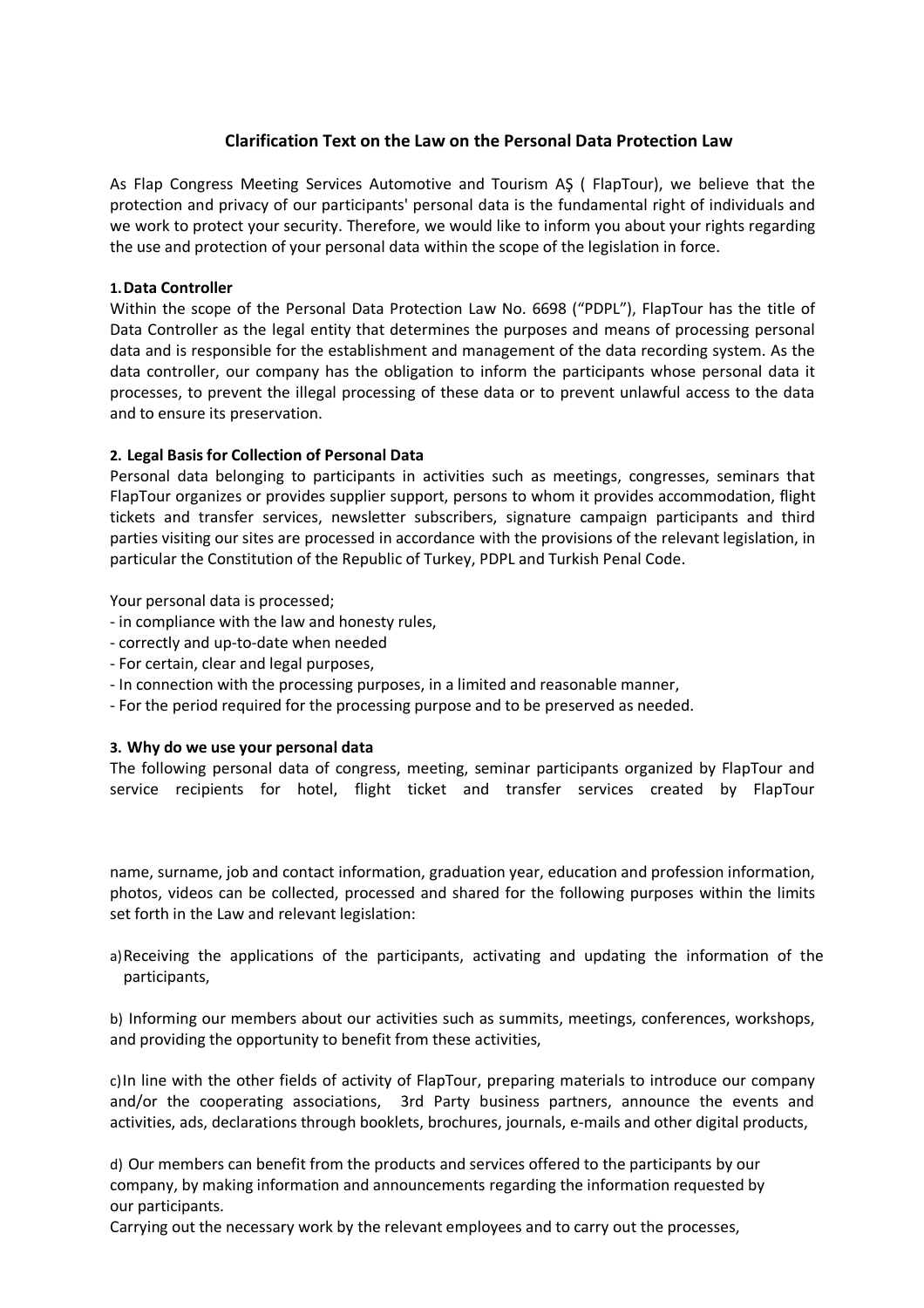e) Preparation, creation, updating and management of websites and mobile applications belonging to our company and / or created by our company,

f)Preferences, transactions, browsing time and personal data of our participants in channels such as websites, mobile applications, where they can log in or use their user name and password, and other relevant details can be processed together with other data obtained,

g)Fulfilling the notification obligations of our company to the administrative authorities, as stipulated in the Turkish legislation and for the reasons required by the legislation,

h) Keeping the credit card information of our participants who give automatic payment / mail order orders in a secure environment,

i) Sharing our participant information and activities in order to carry out joint activities and activities with other real or legal persons in the works that FlapTour organizes and/or participates in. You can update your communication permissions at any time, and you can change your choice of whether or not to receive messages at any time. Likewise, you can cancel your credit card automatic/mail order payment order at any time by contacting our company and requesting that your card information be deleted.

### **4. Collecting Personal Data**

FlapTour collects your data through FlapTour websites, mobile applications, signature campaigns, booth works, events and membership activities made over the phone, within the scope of the information and

permissions you provide.

#### **5. With whom and why your personal data is shared**

As a rule, FlapTour does not transfer the contact information of participants, petitioners and other third parties to third parties without the express consent of their owners. In addition, personal data can be transferred to contracted third parties and related organizations within the limits stipulated by the legislation in order to send the promised contents and materials such as bulletins, event information and environmental news.

# **6. Circumstances in which FlapTour May Process Your Personal Data Without Your Express Consent pursuant to PDPL**

As per Article 5 of the PDPL, FlapTour may process your personal data, which it has received in accordance with the law, without your explicit consent, in the following cases:

a)Where expressly provided for by law,

b) If you, as the data owner, are unable to express your consent due to actual impossibility, or in cases where your consent is not legally valid, your own or someone else's life or İf it is mandatory to process your personal data for the protection of bodily integrity, c)Provided that it is directly related to the establishment or performance of a contract, it is necessary to process the personal data of the parties to the contract, d)It is mandatory for the data controller to fulfil its legal obligation, e)Your personal data has been made public by you, f)Data processing is mandatory for the establishment, exercise or protection of a right, g)Data processing is mandatory for the legitimate interests of the data controller, provided that it does not harm your fundamental rights and freedoms.